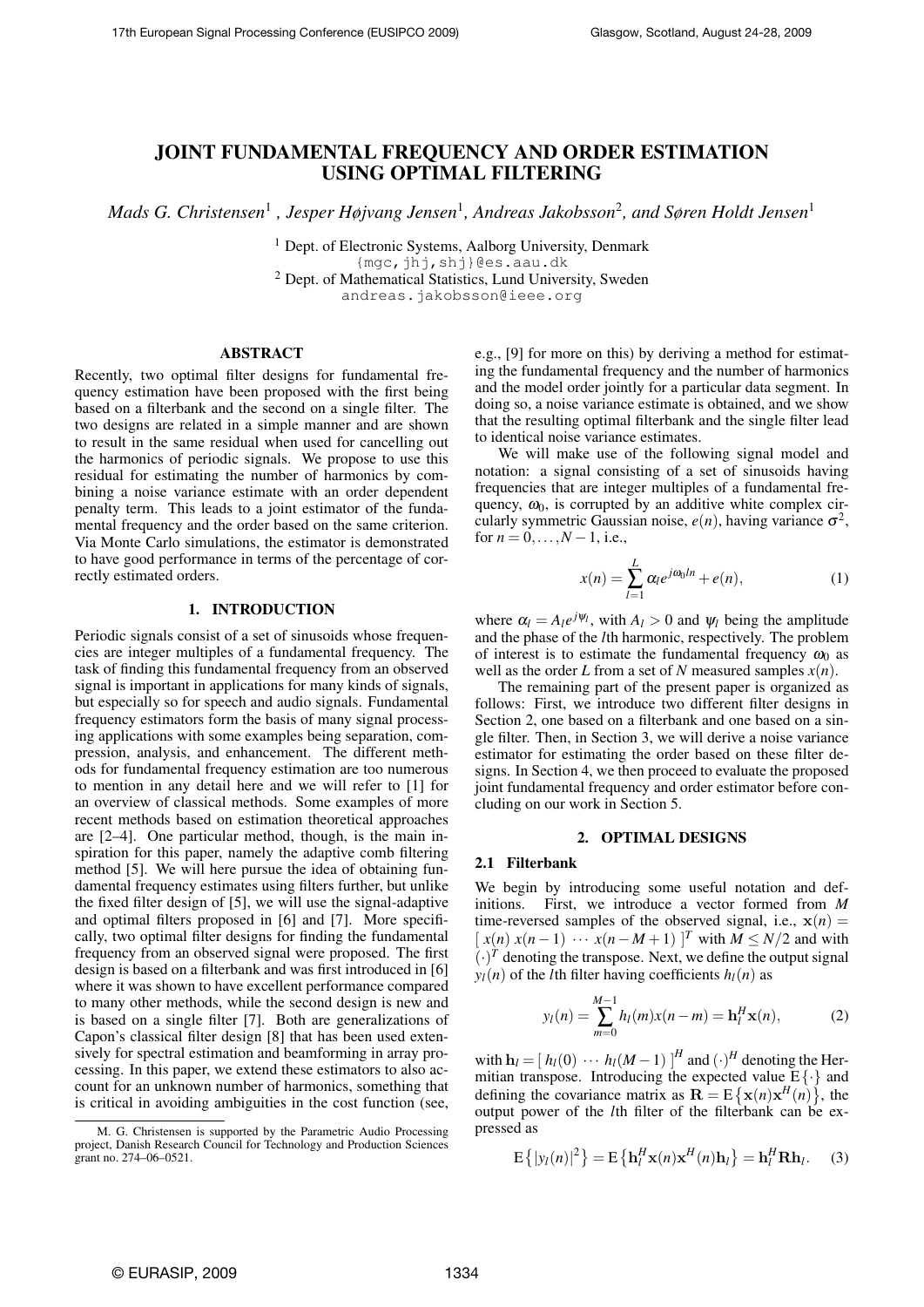The sum of the output powers of all the filters is given by

$$
\sum_{l=1}^{L} \mathbf{E} \left\{ |y_l(n)|^2 \right\} = \sum_{l=1}^{L} \mathbf{h}_l^H \mathbf{R} \mathbf{h}_l = \text{Tr} \left[ \mathbf{H}^H \mathbf{R} \mathbf{H} \right], \qquad (4)
$$

where **H** contains the filters, i.e.,  $\mathbf{H} = [\mathbf{h}_1 \cdots \mathbf{h}_L]$ . An intuitive approach is to seek to find a set of filters that pass power undistorted at specific frequencies, in our case the harmonic frequencies, while minimizing the power at all other frequencies. This problem can be formulated mathematically as the optimization problem:

$$
\min_{\mathbf{H}} \text{Tr}\left[\mathbf{H}^H \mathbf{R} \mathbf{H}\right] \quad \text{s.t.} \quad \mathbf{H}^H \mathbf{Z} = \mathbf{I}, \tag{5}
$$

where **I** is the  $L \times L$  identity matrix. Furthermore, the matrix  $Z \in \mathbb{C}^{M \times L}$  has a Vandermonde structure and is constructed from *L* complex sinusoidal vectors as

$$
\mathbf{Z} = [\mathbf{z}(\omega_0) \cdots \mathbf{z}(\omega_0 L)], \qquad (6)
$$

with  $\mathbf{z}(\omega) = [1 \ e^{-j\omega} \ \cdots \ e^{-j\omega(M-1)}]^{T}$ , i.e., the matrix contains the harmonically related complex sinusoids. We note that the complex conjugation is due to the covariance matrix being defined from the time-reversed signal vector  $x(n)$ . Using the method of Lagrange multipliers, the unconstrained optimization problem can be written as

$$
\mathscr{L}(\{\mathbf{h}_l\},\{\lambda_l\}) = \sum_{l=1}^L \mathbf{h}_l^H \mathbf{R} \mathbf{h}_l - (\mathbf{h}_l^H \mathbf{Z} - \mathbf{b}_l^T) \lambda_l \qquad (7)
$$

with  $[\mathbf{b}_l]_v = 0$  for  $v \neq l$  and  $[\mathbf{b}_l]_v = 1$  for  $v = l$ , i.e., each individual filter is constrained to have unit gain for a certain harmonic frequency and zero gain for the others. It is easy to see that this can be written using a more convenient form as

$$
\mathscr{L}(\mathbf{H}, \Lambda) = \text{Tr}\left\{\mathbf{H}^{H}\mathbf{R}\mathbf{H}\right\} - \text{Tr}\left\{\left(\mathbf{H}^{H}\mathbf{Z} - \mathbf{I}\right)\Lambda\right\},\qquad(8)
$$

where the matrix  $\Lambda$  contains all the Lagrange multiplier (column) vectors  $\lambda_l$  associated with the various filters of the filterbank, i.e.,

$$
\Lambda = [\lambda_1 \cdots \lambda_L]. \tag{9}
$$

By differentiation, we obtain that the gradient of this composite cost function is

$$
\nabla \mathcal{L}(\mathbf{H}, \Lambda) = \begin{bmatrix} \mathbf{R} & -\mathbf{Z} \\ -\mathbf{Z}^H & 0 \end{bmatrix} \begin{bmatrix} \mathbf{H} \\ \Lambda \end{bmatrix} + \begin{bmatrix} \mathbf{0} \\ \mathbf{I} \end{bmatrix}.
$$
 (10)

By setting these matrix equations equal to zero, one readily obtains that the Lagrange multipliers that solve the original problem are

$$
\Lambda = \left( \mathbf{Z}^H \mathbf{R}^{-1} \mathbf{Z} \right)^{-1} \tag{11}
$$

and that the optimal filterbank expressed in terms of the Lagrange multipliers is

$$
\mathbf{H} = \mathbf{R}^{-1} \mathbf{Z} \Lambda. \tag{12}
$$

By substituting the solution for the Lagrange multipliers, the filter bank matrix  $H$  solving  $(5)$  can be seen to be given by

$$
\mathbf{H} = \mathbf{R}^{-1} \mathbf{Z} \left( \mathbf{Z}^H \mathbf{R}^{-1} \mathbf{Z} \right)^{-1} . \tag{13}
$$

This data and frequency dependent filter bank can then be used to estimate the fundamental frequencies by treating it as an unknown variable and maximizing the power of the filter's output, which is

$$
\hat{\omega}_0 = \arg \max_{\omega_0} \text{Tr} \left[ \left( \mathbf{Z}^H \mathbf{R}^{-1} \mathbf{Z} \right)^{-1} \right]. \tag{14}
$$

This expression depends only on the covariance matrix and the Vandermonde matrix constructed for different candidate fundamental frequencies.

# 2.2 Single Filter

There is an alternative formulation of the filter design problem that we will now examine further. Suppose that we instead wish to design a single filter h that passes the signal undistorted at the harmonic frequencies and suppresses everything else. This filter design problem can be stated mathematically as

$$
\min_{\mathbf{h}} \mathbf{h}^H \mathbf{R} \mathbf{h} \quad \text{s.t.} \quad \mathbf{h}^H \mathbf{z}(\omega_0 l) = 1, \tag{15}
$$
\n
$$
\text{for} \quad l = 1, \dots, L.
$$

It is worth noting that the single filter in (15) is designed subject to *L* constraints, whereas in (5) the filter bank is designed using a number of constraints for each filter. Clearly, these two formulations are related; we will return to this relation later on. First, we will derive the optimal filter. Introducing the Lagrange multiplier column vector  $\lambda$ , the Lagrangian dual function associated with the problem stated above can be written as

$$
\mathcal{L}(\mathbf{h}, \lambda) = \mathbf{h}^H \mathbf{R} \mathbf{h} - (\mathbf{h}^H \mathbf{Z} - \mathbf{1}^T) \lambda \tag{16}
$$

with  $\mathbf{1} = [1 \cdots 1]^T$ . Taking the derivative with respect to the unknown filter impulse response, h, as well as the Lagrange multipliers, we get

$$
\nabla \mathscr{L}(\mathbf{h}, \lambda) = \begin{bmatrix} \mathbf{R} & -\mathbf{Z} \\ -\mathbf{Z}^H & 0 \end{bmatrix} \begin{bmatrix} \mathbf{h} \\ \lambda \end{bmatrix} + \begin{bmatrix} \mathbf{0} \\ \mathbf{1} \end{bmatrix}.
$$
 (17)

By setting this expression equal to zero, i.e.,  $\nabla \mathcal{L}(\mathbf{h}, \lambda) = 0$ , and solving for the unknowns, we obtain, as with the filterbank design, the optimal Lagrange multipliers for which the equality constraints are satisfied as

$$
\lambda = \left(\mathbf{Z}^H \mathbf{R}^{-1} \mathbf{Z}\right)^{-1} \mathbf{1} \tag{18}
$$

and the optimal filter as

$$
\mathbf{h} = \mathbf{R}^{-1} \mathbf{Z} \lambda. \tag{19}
$$

By combining the last two expressions, we get the optimal filter expressed in terms of the covariance matrix and the Vandermonde matrix Z, i.e.,

$$
\mathbf{h} = \mathbf{R}^{-1} \mathbf{Z} \left( \mathbf{Z}^H \mathbf{R}^{-1} \mathbf{Z} \right)^{-1} \mathbf{1}.
$$
 (20)

The output power of this filter can then be expressed as

$$
\mathbf{h}^H \mathbf{R} \mathbf{h} = \mathbf{1}^H \left( \mathbf{Z}^H \mathbf{R}^{-1} \mathbf{Z} \right)^{-1} \mathbf{1},\tag{21}
$$

which, as for the first design, depends only on the inverse of R and the Vandermonde matrix Z. By maximizing the output power, we readily obtain an estimate of the fundamental frequency as

$$
\hat{\omega}_0 = \arg \max_{\omega_0} \mathbf{1}^H \left( \mathbf{Z}^H \mathbf{R}^{-1} \mathbf{Z} \right)^{-1} \mathbf{1}.
$$
 (22)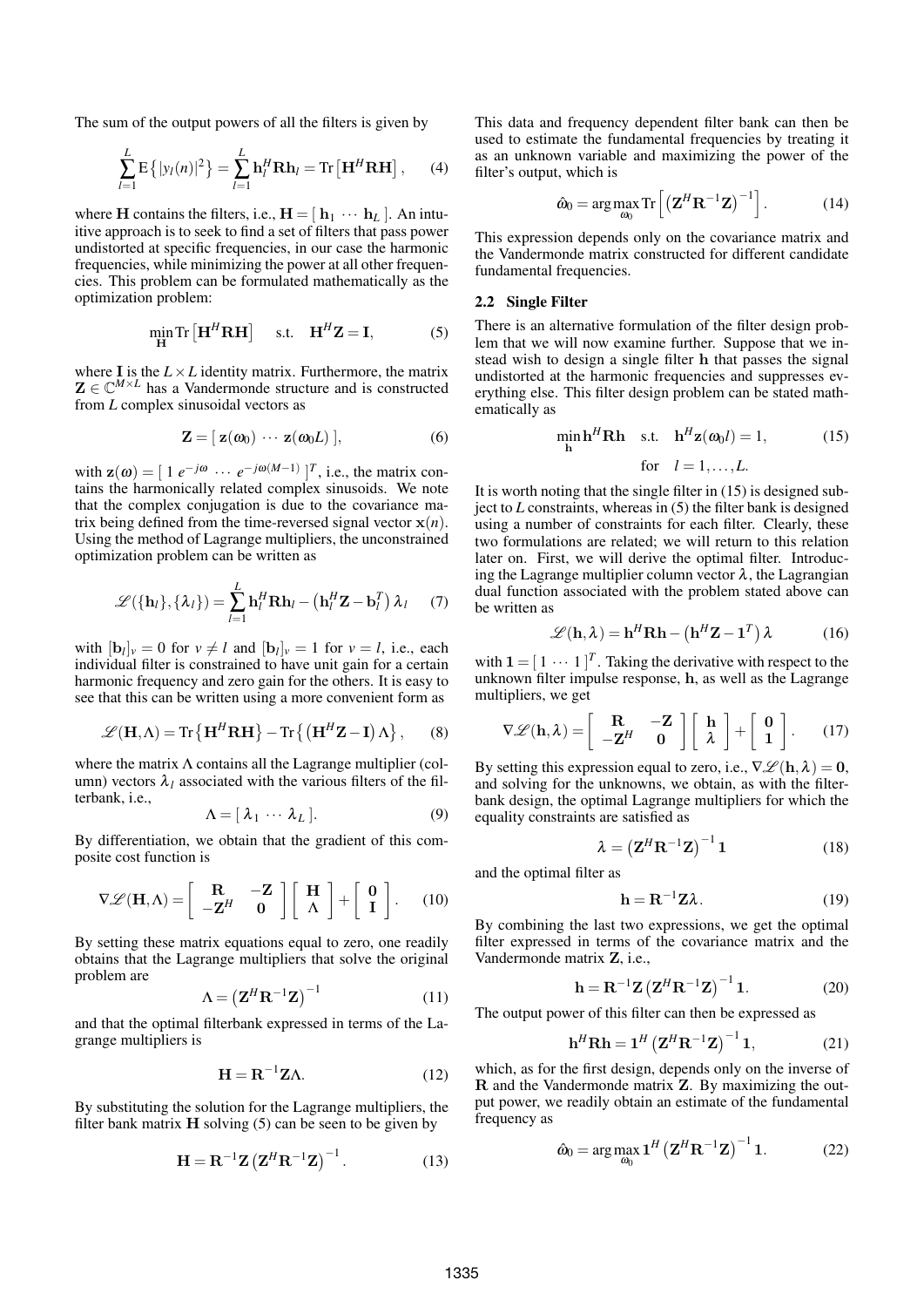## 2.3 Properties

The question arises as to exactly how the two approaches differ. Comparing the optimal filters in (13) and (20), it can be observed that the latter can be written in terms of the former as

$$
\mathbf{h} = \mathbf{R}^{-1} \mathbf{Z} \left( \mathbf{Z}^{H} \mathbf{R}^{-1} \mathbf{Z} \right)^{-1} \mathbf{1} = \mathbf{H} \mathbf{1} = \sum_{l=1}^{L} \mathbf{h}_{l}, \qquad (23)
$$

so, clearly, the two methods are related, but on the other hand

$$
\mathbf{1}^{H} \left( \mathbf{Z}^{H} \mathbf{R}^{-1} \mathbf{Z} \right)^{-1} \mathbf{1} \neq \text{Tr} \left[ \left( \mathbf{Z}^{H} \mathbf{R}^{-1} \mathbf{Z} \right)^{-1} \right], \qquad (24)
$$

with equality only when  $(\mathbf{Z}^H \mathbf{R}^{-1} \mathbf{Z})^{-1}$  is diagonal. For white noise where  $\mathbf{R}^{-1} = \frac{1}{\sigma^2} \mathbf{I}$ , the optimal filterbank and single filter reduce to

$$
\mathbf{H} = \mathbf{Z} \left( \mathbf{Z}^H \mathbf{Z} \right)^{-1} \quad \text{and} \quad \mathbf{h} = \mathbf{Z} \left( \mathbf{Z}^H \mathbf{Z} \right)^{-1} \mathbf{1}, \tag{25}
$$

respectively. In Figure 1, an example of such filters are given with the magnitude response of the optimal filterbank and the single filter being shown for white Gaussian noise with  $\omega_0 = 1.2566$  and  $L = 3$ . It should be stressed that for a nondiagonal R, the resulting filters will look radically different. Interestingly, the two methods can be shown to be asymptotically equivalent as  $(\mathbf{Z}^H \mathbf{R}^{-1} \mathbf{Z})^{-1}$  is in fact diagonal asymptotically in *M* when normalized appropriately in the sense that [7]

$$
\lim_{M\to\infty} M\left(\mathbf{Z}^H \mathbf{R}^{-1} \mathbf{Z}\right)^{-1} = \left[\begin{array}{ccc} \Phi(\omega_0) & 0 \\ & \ddots \\ 0 & \Phi(\omega_0 L) \end{array}\right],
$$

where  $\Phi(\omega)$  is the power spectral density of the observed signal  $x(n)$ , which has been assumed to be non-zero and finite<sup>1</sup>. This means that the two cost functions are generally different for small *N* and *M* and may result in different fundamental frequency estimates, but asymptotically they tend to the same cost function.

For the optimal filtering methods, the choise of the filter length *M* requires some consideration. It can be seen that both methods require that  $R$  be invertible, which is always the case for the signal model considered here when  $R$  is defined by the expectation operator. However, when the sample covariance matrix is used in its place, *M* must be chosen such that the sample covariance matrix has rank *M*, i.e.,  $M \leq N/2$ . To obtain a good estimate of the covariance matrix and thus an accurate output power estimate, *M* should be chosen low so that many sub-vectors are used in the averaging. On the other hand, a high *M* results in more selective filters.

# 3. ORDER ESTIMATION

In order to determine the order, i.e., the number of harmonics, we employ the maximum a posteriori (MAP) principle [10, 11]. The derivations of the MAP criterion are somewhat lengthy and we will therefore only present the results here.



Figure 1: Magnitude response of optimal filterbank (top) and single filter (bottom) for white noise with  $\omega_0 = 1.2566$  and  $L = 3$ .

More specifically, the MAP criterion for determining  $L \geq 1$ in (1) can be shown to be

$$
\hat{L} = \arg\min_{L} N \log \hat{\sigma}_L^2 + L \log N + \frac{3}{2} \log N, \tag{26}
$$

where the first term is a log-likelihood term that comprised a noise variance estimate that depends on the candidate model order *L*, the second is the penalty associated with the amplitude and phase of (1) while the third term is due to the fundamental frequency. Note that the linear and nonlinear parameters have different penalties associated with them. To determine whether any harmonics are present at all, the above cost function should be compared to the log-likelihood of the zero order model, meaning that no harmonics are present if

$$
N \log \hat{\sigma}_0^2 < N \log \hat{\sigma}_{\hat{L}}^2 + \hat{L} \log N + \frac{3}{2} \log N. \tag{27}
$$

We will now proceed to use the filters presented in Section 2 to estimate the variance of the signal once the harmonics have been filtered out. First, we will do this based on the filterbank design. An estimate of the noise is defined as  $\hat{e}(n) = x(n)$  −  $y(n)$  which we will refer to as the residual. Additionally,  $y(n)$ is the sum of the input signal filtered by the filterbank, i.e.,

$$
y(n) = \sum_{m=0}^{M-1} \sum_{l=1}^{L} h_l(m)x(n-m) = \sum_{m=0}^{M-1} h(m)x(n-m), \quad (28)
$$

where  $h(m)$  is the sum over the impulse response of the filters of the filterbank. From the relation between the single filter design and the filterbank design in (23), it is now clear that when used this way, the two approaches lead to the same output signal  $y(n)$ . This also offers some insights into the difference between the designs (5) and (15). More specifically, the difference is in terms of the way the output power is measured, where (5) is based on the assumption that the power is additive over the filters. We can now write the noise estimate as

$$
\hat{e}(n) = x(n) - \sum_{m=0}^{M-1} h(m)x(n-m) \triangleq \mathbf{g}^H \mathbf{x}(n) \qquad (29)
$$

<sup>&</sup>lt;sup>1</sup>This is strictly speaking not the case for the signal model in (1). Nevertheless, the results obtained under these assumptions still provide some useful insights into the properties of the methods.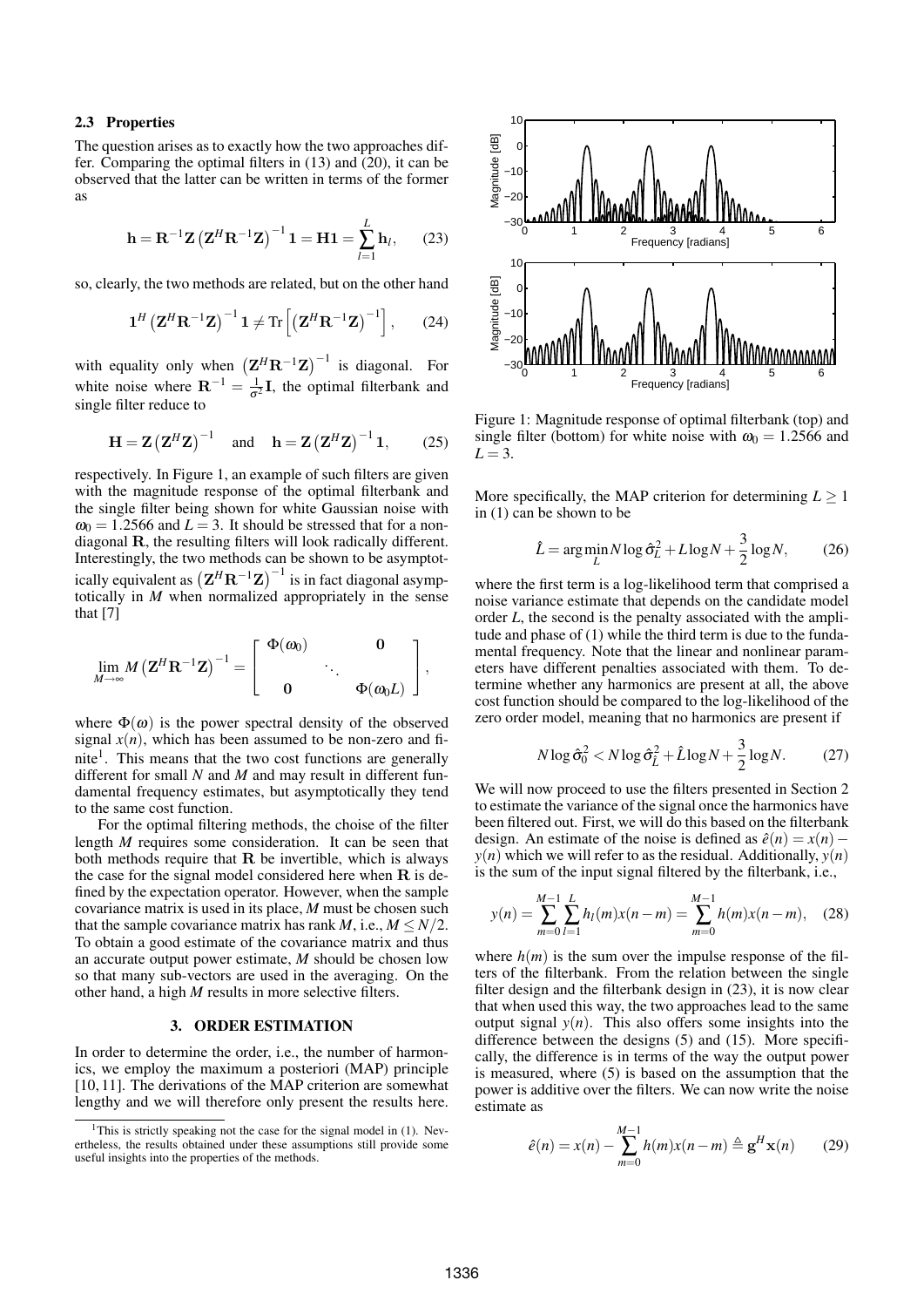where  $g = [(1-h(0)) - h(1) \cdots - h(M-1)]^H$  is the modified filter. From the noise estimate, we can now estimate the noise variance for the *L*th order model as

$$
\hat{\sigma}_L^2 = \mathbf{E}\left\{ |\hat{e}(n)|^2 \right\} = \mathbf{E}\left\{ \mathbf{g}^H \mathbf{x}(n) \mathbf{x}^H(n) \mathbf{g} \right\} = \mathbf{g}^H \mathbf{R} \mathbf{g}.
$$
 (30)

This expression is however not very convenient for a number of reasons. A notable property of the estimator in (22) is that it does not require the calculation of the filter and that the output power expression in (21) is simpler than the expression for the optimal filter in (20). To use (30) directly, we would first have to calculate the optimal filter using (20), then calculate the modified filter g, before evaluating (30). Instead, we propose to simplify the evaluation of (30) by defining the modified filter as  $g = b_1 - h$  where, as defined earlier, **. Next, we use this definition to rewrite the** variance estimate as

$$
\hat{\sigma}_L^2 = \mathbf{g}^H \mathbf{R} \mathbf{g} = (\mathbf{b}_1 - \mathbf{h})^H \mathbf{R} (\mathbf{b}_1 - \mathbf{h})
$$
(31)

$$
= \mathbf{b}_1^H \mathbf{R} \mathbf{b}_1 - \mathbf{b}_1^H \mathbf{R} \mathbf{h} - \mathbf{h}^H \mathbf{R} \mathbf{b}_1 + \mathbf{h}^H \mathbf{R} \mathbf{h}.
$$
 (32)

The first term can be identified to equal the variance of the observed signal  $x(n)$ , i.e.,  $\mathbf{b}_1^H \mathbf{R} \mathbf{b}_1 = \mathbf{E} \{ |x(n)|^2 \}$  and  $\mathbf{h}^H \mathbf{R} \mathbf{h}$ we know from (21). Writing out the cross-terms  $\mathbf{b}_1^H \mathbf{R} \mathbf{h}$  using (20) yields

$$
\mathbf{b}_1^H \mathbf{R} \mathbf{h} = \mathbf{b}_1^H \mathbf{R} \mathbf{R}^{-1} \mathbf{Z} \left( \mathbf{Z}^H \mathbf{R}^{-1} \mathbf{Z} \right)^{-1} \mathbf{1} \tag{33}
$$

$$
= \mathbf{b}_1^H \mathbf{Z} \left( \mathbf{Z}^H \mathbf{R}^{-1} \mathbf{Z} \right)^{-1} \mathbf{1}.
$$
 (34)

Furthermore, it can easily be verified that  $\mathbf{b}_1^H \mathbf{Z} = \mathbf{1}^H$ , from which it can be concluded that

$$
\mathbf{b}_1^H \mathbf{R} \mathbf{h} = \mathbf{1}^H \left( \mathbf{Z}^H \mathbf{R}^{-1} \mathbf{Z} \right)^{-1} \mathbf{1} = \mathbf{h}^H \mathbf{R} \mathbf{h}.
$$
 (35)

Therefore, the variance estimate can be expressed as

$$
\hat{\sigma}_L^2 = E\{|x(n)|^2\} - \mathbf{1}^H \left(\mathbf{Z}^H \mathbf{R}^{-1} \mathbf{Z}\right)^{-1} \mathbf{1},\qquad(36)
$$

which conveniently features the same expression as in the fundamental frequency estimation criterion in (22). This means that the same expression can be used for determining the model order and the fundamental frequency, i.e., the approach allows for joint estimation of the model order and the fundamental frequency. It also shows that the same filter that maximizes the output power minimizes the variance of the residual. A more conventional variance estimate could be formed by first finding the frequency using, e.g., (22) and then finding the amplitudes of the signal model using least-squares to obtain a noise variance estimate. Since the proposed procedure uses the same information in finding the fundamental frequency and the noise variance, it is superior to the least-squares approach in terms of computational complexity. Note that for finite filter lengths, the output of the filters considered here are generally "power levels" and not power spectral densities (see [12]), which is consistent with our use of the filters. Asymptotically, the filters do comprise power spectral density estimates [7].

#### 4. RESULTS

We will now evaluate the statistical performance of the proposed scheme. In doing so, we will compare to two other



Figure 2: Percentage of correctly estimated model orders as a function of the PSNR.

methods based on well-established estimation theoretical approaches that are able to jointly estimate the fundamental frequency and the order, namely a subspace method, the MU-SIC method of [9], and the nonlinear least-squares (NLS) method [6]. The NLS method in combination with the criterion (26) yields both a maximum likelihood fundamental frequency estimate and a MAP order estimate (see [10] for details). The three methods are comparable in terms of computational efficiency as they all have complexity  $\mathcal{O}(M^3)$ . We will here focus on their application to order estimation, investigating the performance of the estimators given the fundamental frequency. The reason for this is simply that the highresolution estimation capabilities of the proposed method, MUSIC and NLS for the fundamental frequency estimation problem are already well-documented in [6, 7, 9]. Note that the NLS method reduces to a linear least-squares method when the fundamental frequency is given but the joint estimator is still nonlinear. In these experiments the following conditions were used: signals were generated using (1) with a fundamental frequency of  $\omega_0 = 0.8170$ ,  $L = 5$  and  $A_l = 1 \forall l$ . For each test condition, 1000 Monte Carlo iterations were run. In the first experiment, we will investigate the performance as a function of the pseudo signal-to-noise (PSNR) as defined in [9]. Note that this PSNR is higher than the usual SNR, meaning that the conditions are more noisy than they may appear at first sight. The performance of the estimators has been evaluated for  $N = 200$  observed samples with a covariance matrix size/filter length of  $M = 50$ . The results are shown in Figure 2 in terms of the percentage of correctly estimated orders. Similarly, the performance is investigated as a function of *N* with  $M = N/4$  in the second experiment for  $PSNR = 40$  dB, i.e., the filter length is set proportionally to the number of samples. Note that the NLS method operates on the entire length *N* signal and thus does not depend on *M*. This experiment thus reveals not only the dependency of the performance on the number of observed samples but also on the filter length. The results are shown in Figure 3. In the final experiment, the *N* is kept fixed while the filter length *M* is varied with  $PSNR = 40$  dB. In the process, the covariance matrix of MUSIC is varied too. The results can be seen in figure Figure 4. From the figures, it can be observed that